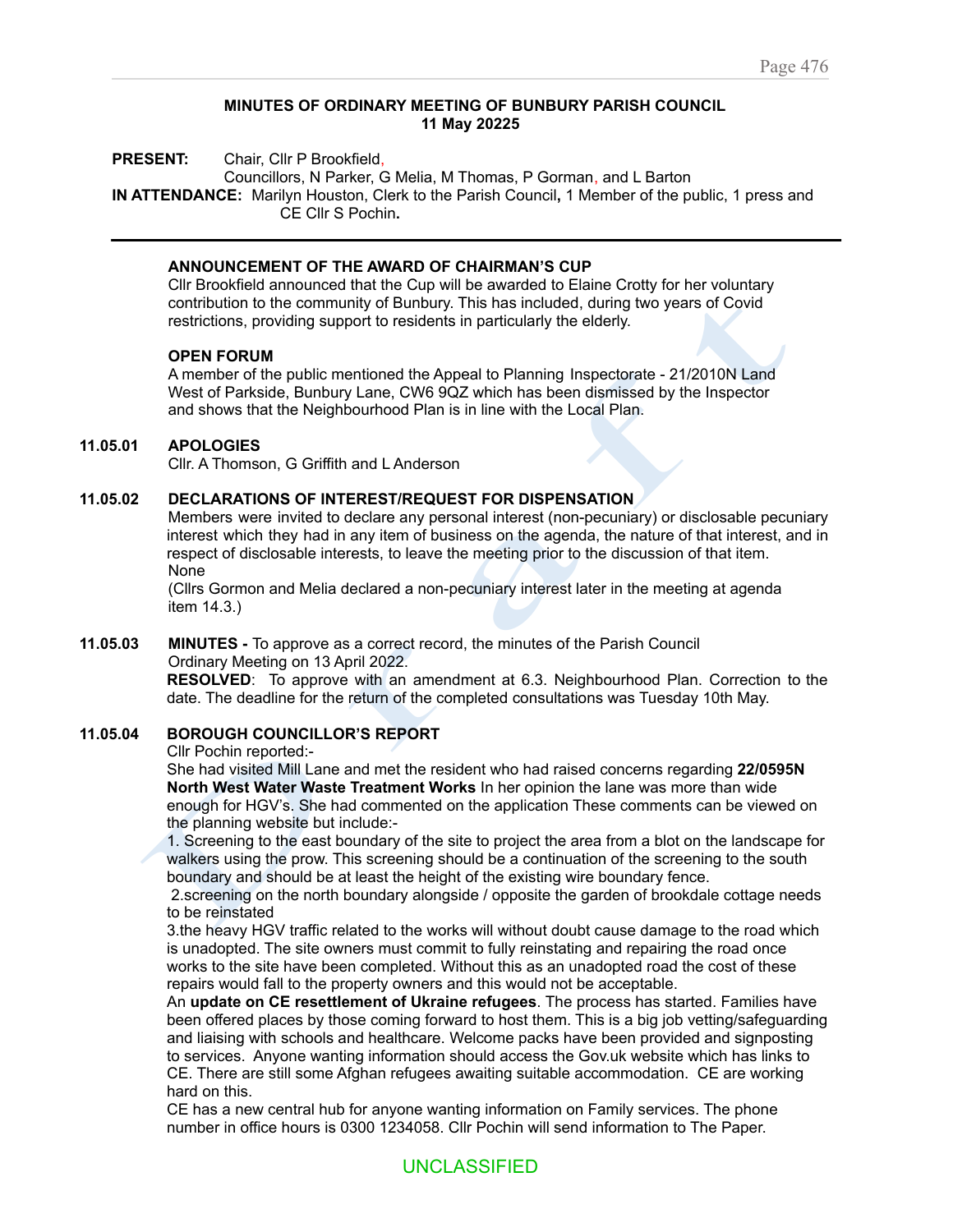## **11.05.05 PARISH COUNCILLORS' REPORTS**

The Chair invited Members to give a brief report on any matters they were aware of, not covered by the agenda.

Cllr Gormon reported that footpath 2 to Heath Farm that comes out on Bunbury Common needed to be restored. It wasn't restored last year and soil heaps were blocking access After it was reported to the CE officer it has been restored on the second request and a path has been cut across the crops. He had also visited Mill Lane last week and could report that United Utilities were negotiating regarding the access that needs repairs to potholes to reduce damage to buildings when HGVs go down and restore afterwards.

Cllr Brookfield reported an issue with a stile in disrepair behind the Mill. Volunteers have offered to repair it. discussion re drainage issues.

Cllr Melia reported that the Church fete was a success

Cllr Parker reported that a highways maintenance vehicle was on the triangle repairing patches marked in white that morning, All were done but unmarked ones are still a problem. He will report them on Fix My Street.

aised about an issue.<br>It two of the meeting<br>esolving the issue by<br>enotice boards on the<br>n to a member of the<br>ion has responsibility triangle repairing patc<br>still a problem. He will<br>an issue. The Clerk<br>e meeting. The discuss<br>issue by speaking to tl<br>rds on the wall of the<br>per of the Village Hall a<br>ponsibility for their own Cllr Thomas wanted to pass on concerns that had been raised about an issue. The Clerk advised that the PC should consider discussing this in Part two of the meeting. The discussion continued in Part one. The Chair and Cllr Parker will try resolving the issue by speaking to those relevant.

Cllr Brookfield gave an update about the ownership of the notice boards on the wall of the Village Hall, which need repair. Cllr Brookfield had spoken to a member of the Village Hall about this. It is not their responsibility. Each individual organization has responsibility for their own board. Cllr Gormon will ask them if they wish to continue using them.

sh to continue usin<br>rs were part of the<br>PC needs the Amb<br>rained to help. The<br>ved matters and d Cllr Brookfield reported that the defibrillators were part of the checks that a volunteer has been doing but is no longer able to do that. The PC needs the Ambulance service to advise on what is required. Cllr Barton volunteered to be trained to help. The registration status will be checked.

## **11.05.06 PLANNING MATTERS**

 **applications received from Cheshire East since last meeting. 11.05.06.1 Planning applications, reserved matters and discharge of conditions** No notifications.

**11.05.06.2 Decisions made by Cheshire East Council –** For information. No notifications.

#### **11.05.06.3 New Housing Developments in Bunbury**

#### **General Update**

Cllr Brookfield reported that she had been down to Oak Gardens. The work appears to be starting.

**Neighbourhood Plan –** Update on the Review provided by Cllr. Thomson via email.

11.05.06.3 New Housing<br>General<br>Cllr Brookfield re<br>be starting.<br>Neighbourhood<br>"The deadline for the recollected all the hard c received from Chesnire Eartions.<br>
S.2 Decisions made by Cheshire<br>
cations.<br>
S.3 New Housing Developments<br>
General Update<br>
Cllr Brookfield reported that she h<br>
be starting.<br>
Neighbourhood Plan – Update condine for the retur *"The deadline for the return of the completed consultations was Tuesday 10th May. We have* collected all the hard copies that have been left at the various collection points and we have also *received a number of replies online. The responses are being analysed and I will make a full report to the June meeting of the Council."*

Cllr Gormon added that 154 replies had been received.

#### **11.05.07 PLAYING FIELDS**

o **Update from Cllr Parker**, Chair of Playing Fields Committee Cllr Parker reported on maintenance issues. The Pedestrian gate to Wyche Lane has been repaired. The Playing Fields will pay for this. The ROSPA playground inspection report has been received. This highlighted areas for action. A copy of the report will be sent to the supplier Timberplay, to find out what the manufacturers advice is on maintenance.

# UNCLASSIFIED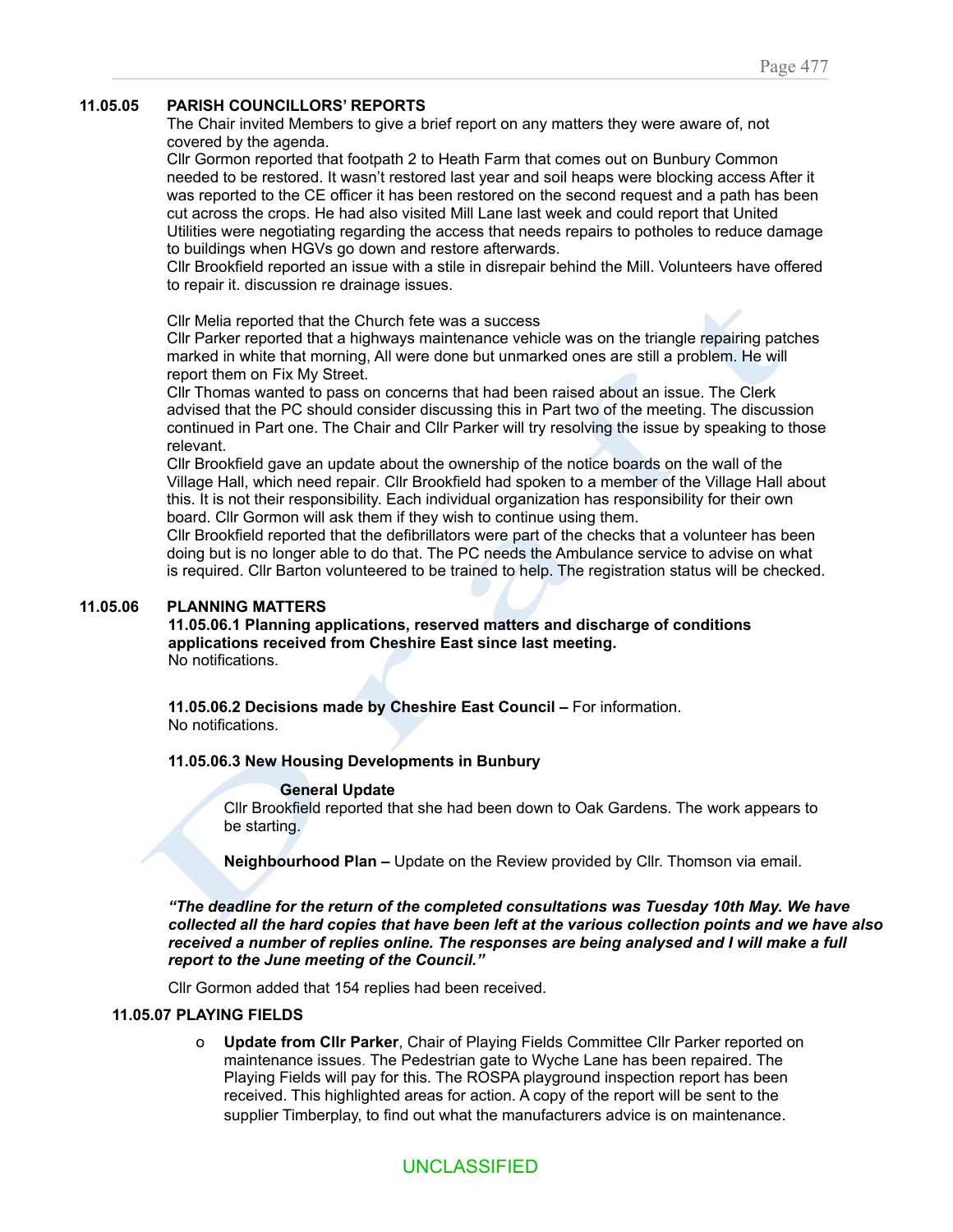o **Bunbury Aldersley C of E Primary School involvement in improving the nature areas around the Playground and community land off Tweddle Close.** Cllr Brookfield met with the Head and Andy Fairclough. They want to plant bulbs. Will prepare some sort of template for the Play area and Tweddle Close **RESOLVED** to agree to the proposal in principle. .

**11.05.08. CONSULTATIONS** -To consider responding to any consultations on the CE website.

No comments were made.

## **11.05.09. LOCAL POLICING ISSUES – To receive an update from local police if available.**

ice officer Nicky Berry<br>This is a question to as<br>1. CE Cllr Pochin sugger<br>d<br>d<br>purchase of red, white<br>to pay £100 and reques<br>tets. Sharon Jones PCSO was present and informed the PC that local police officer Nicky Berry is transferring to Winsford but could not say when she will be replaced This is a question to ask the PC Commissioner. Also, regarding the closure of Nantwich Police Station. CE Cllr Pochin suggested that the PC Commissioner could be asked to attend a PC meeting.

#### **11.05.10. EVENTS**

**The Queen's Platinum Jubilee** – update from Cllr Brookfield

IIr Brookfield<br>towards the purchase<br>eld offered to pay £10<br>ds the baskets. The £100 grant was approved by Cheshire East towards the purchase of red, white and blue hanging baskets which will cost £300 in total. Cllr Brookfield offered to pay £100 and requested £100 from the PC.

RESOLVED to approve a payment of £100 towards the baskets.

# **5 November 2022**

**RESOLVED**: That a group of Members will meet with Lightec to look at what would be feasible with regard to safety and affordability. To report back to the PC.

## **11.05.11. CORRESPONDENCE –** To respond to correspondence received.

nbers will meet with<br>lity. To report back<br>orrespondence rec<br>ays a problem in Bun<br>footpath to the road<br>ong it especially carry **An email from a resident** – "Parking is always a problem in Bunbury but the bowling pavillion parking is underused. It would be more attractive if the footpath to the road was not half blocked by overhanging holly hedges. It is almost impossible to walk along it especially carrying shopping or when the hedge is wet with rain."

Cllr Parker responded that it needs to be cut by the owner of the hedge so he will contact him. **An email from 617 (Heber) Squadron RAF Air Cadets** based in Malpas, looking for

ther responded that it needs to be only infrarm 617 (Heber) Squadron RA<br>intities to help with the community.<br>inty with projects in order to increase the profile of our squadron.'<br>ise - the PC may have a communit<br>UTURE OF T opportunities to help with the community. "Part of our current focus is to assist in the local community with projects in order to increase the cadet's involvement with their local areas and increase the profile of our squadron."

**Re**sponse - the PC may have a community project in future.

# **11.05.12. THE FUTURE OF THE PAVILION PROJECT –** to receive an update.

Nothing further to report at present.

#### **11.05.13. CO-OPTION TO PARISH COUNCIL VACANCY –** to receive a report from the Clerk.

and increase the profile<br>
Response - the PC may<br>
15.12. THE FUTURE OF THE<br>
Nothing further to report<br>
5.13. CO-OPTION TO PARI<br>
Cheshire East ha<br>
16.14. FINANCE MATT Cheshire East has confirmed that there has been no call for an election, so the PC can fill the vacancy by co-option. This will be advertised.

# **11.05.14. FINANCE MATTERS**

### **11.05.14.1 Approval of payments**

The Clerk reported that there had been an increase in the cost of the Gaskells contract for emptying the bin in the car park. It has gone up from  $£14.89$  to  $£17.47$  per week. **Resolved to approve the inc**rease and continue the contract with Gaskells.

# **11.05.14.1.1 Reimbursement of expenses**

.None presented.

# **11.05.14.1.2 Payment of invoices received.**

£8 Mid Cheshire Footpaths Society Subscription

.RESOLVED: approved.